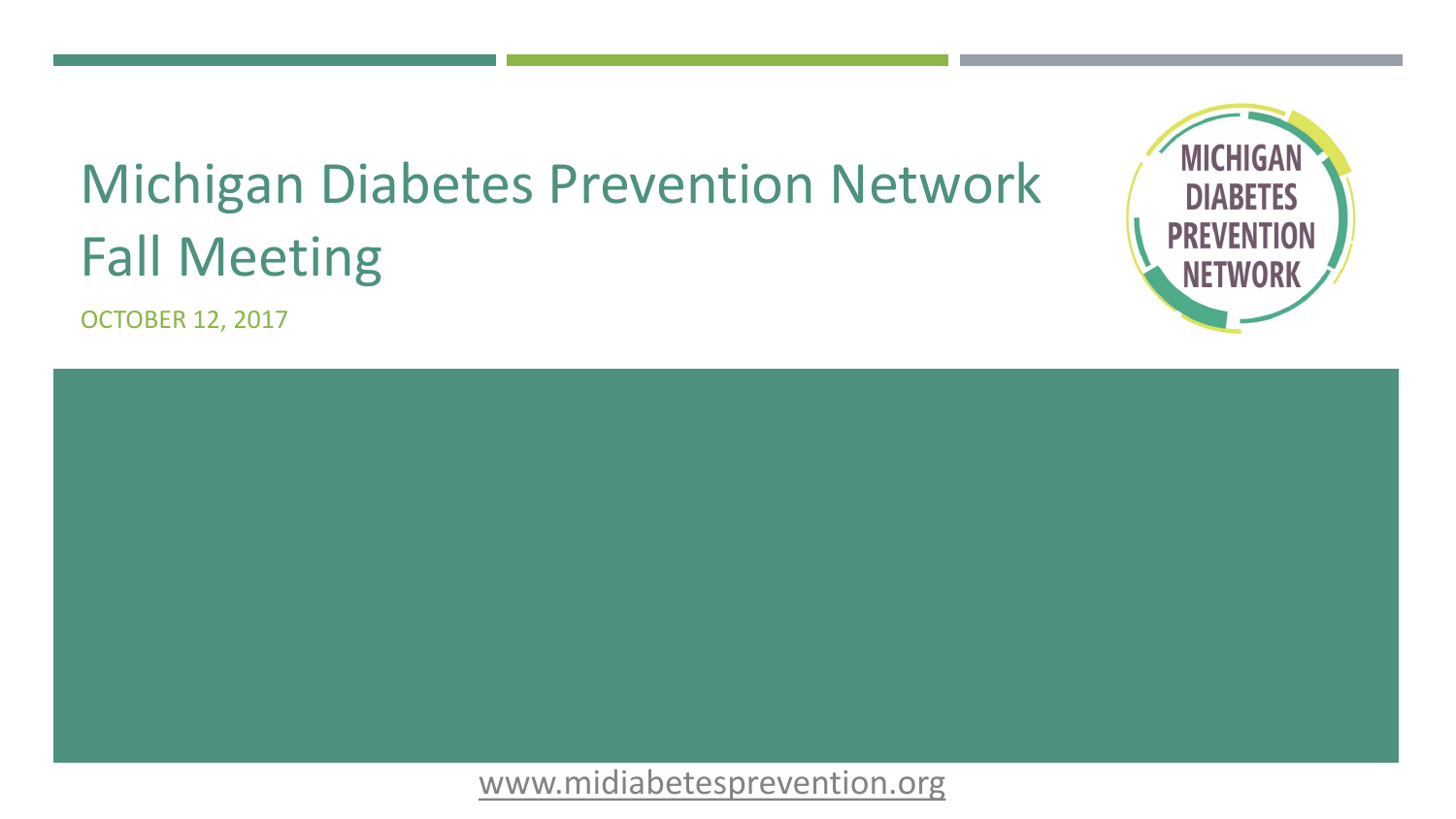# Welcome

- **Housekeeping**
- Agenda
- **Purpose & Theme of Today's Meeting**

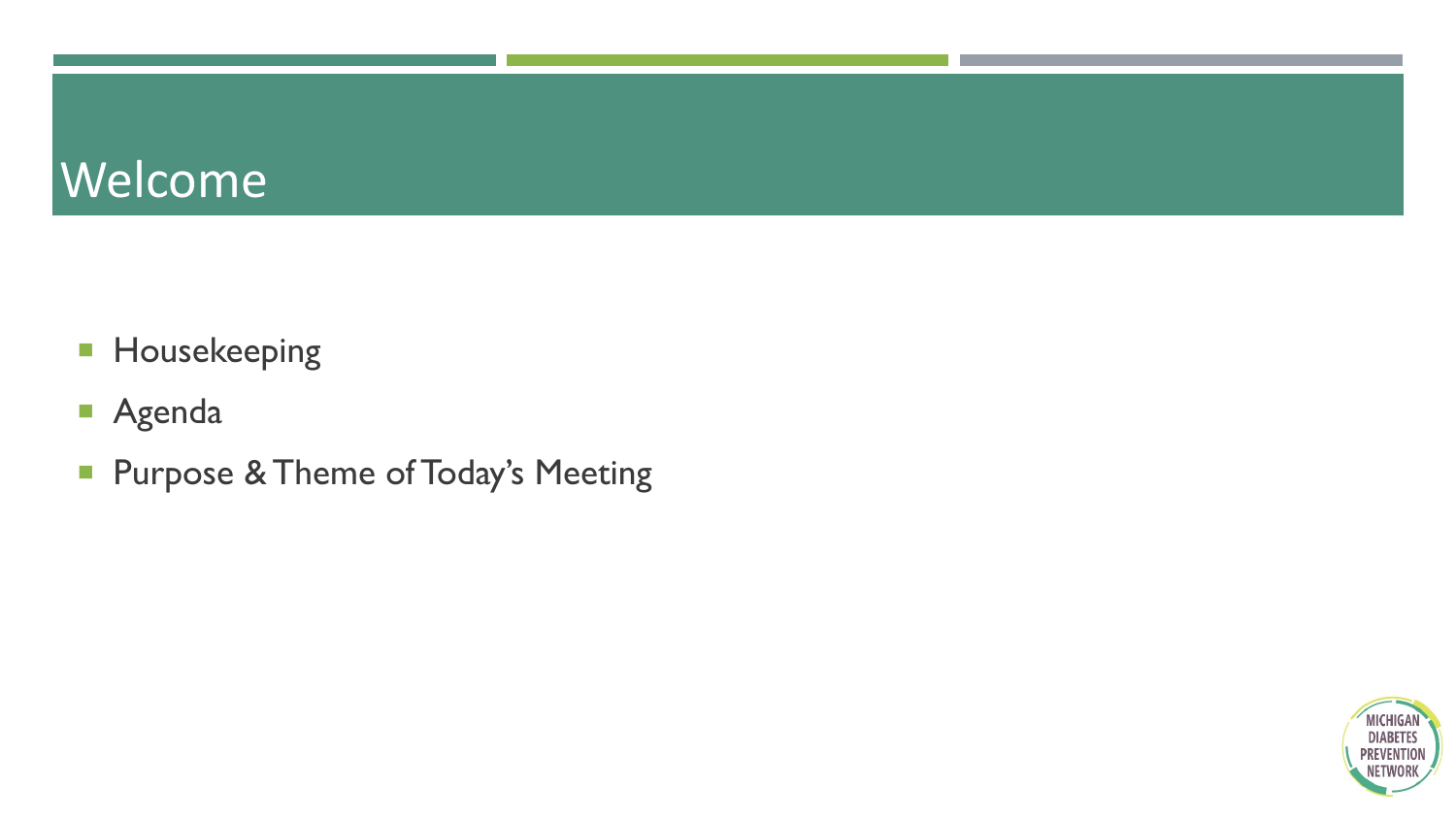# Break ~25 min

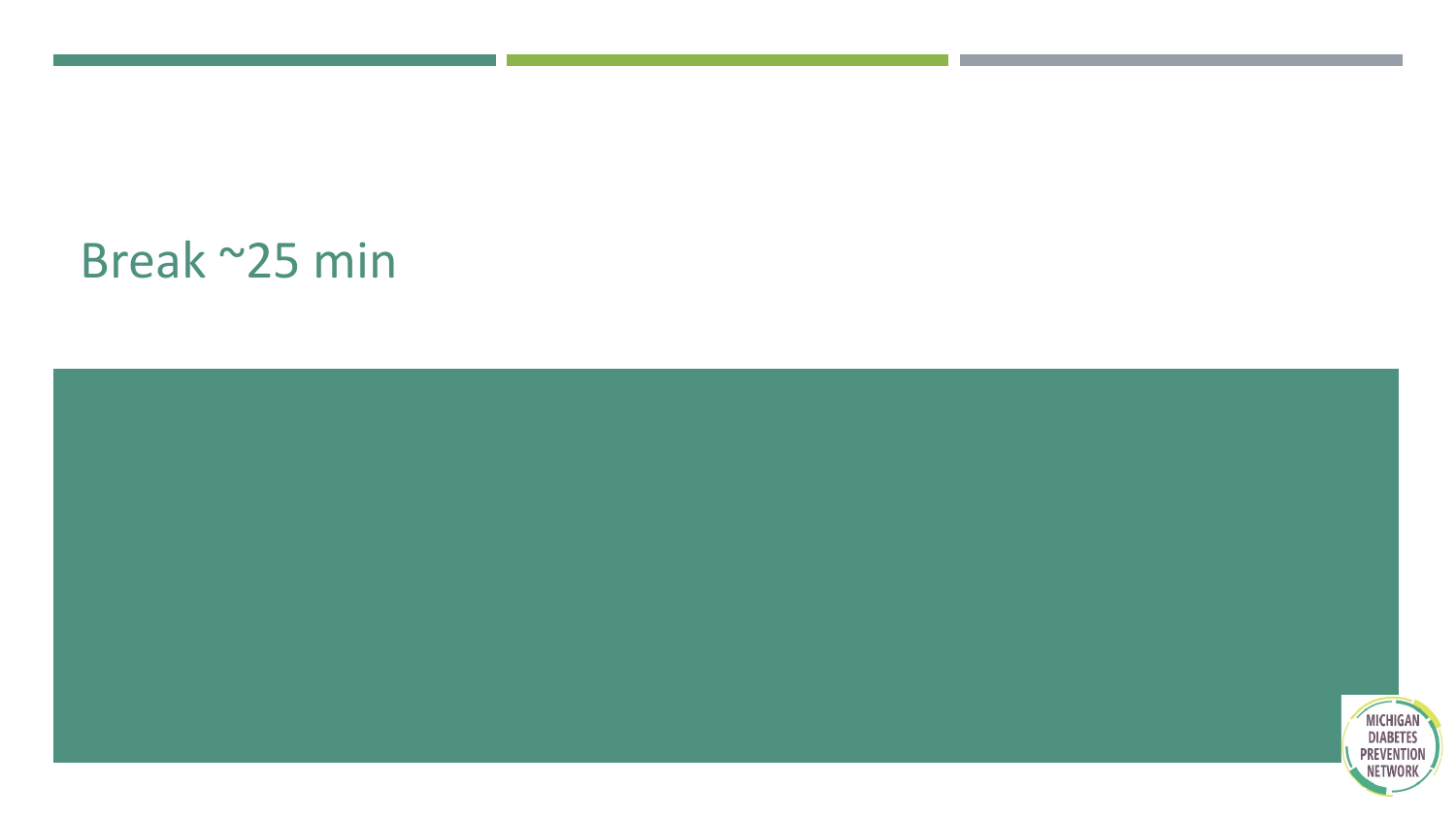# Building on Relationships-Structured Networking ~ 30 min

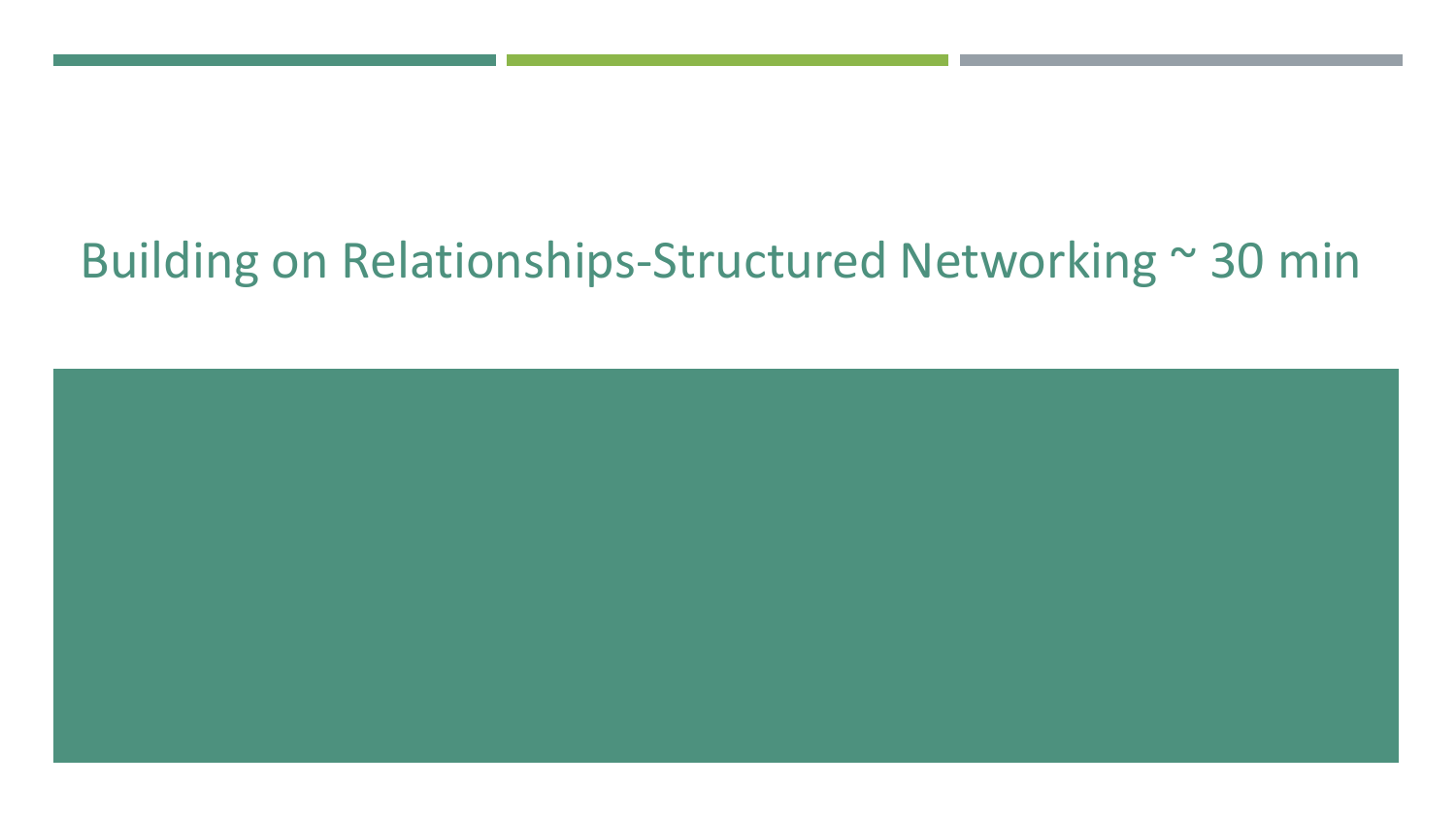## PARTNER UP

- **Now 19 Marked Muller** Why are partnerships critical?
- What partnerships do you have in place that contribute to your success?
	- **Health equity**
	- **Numbers**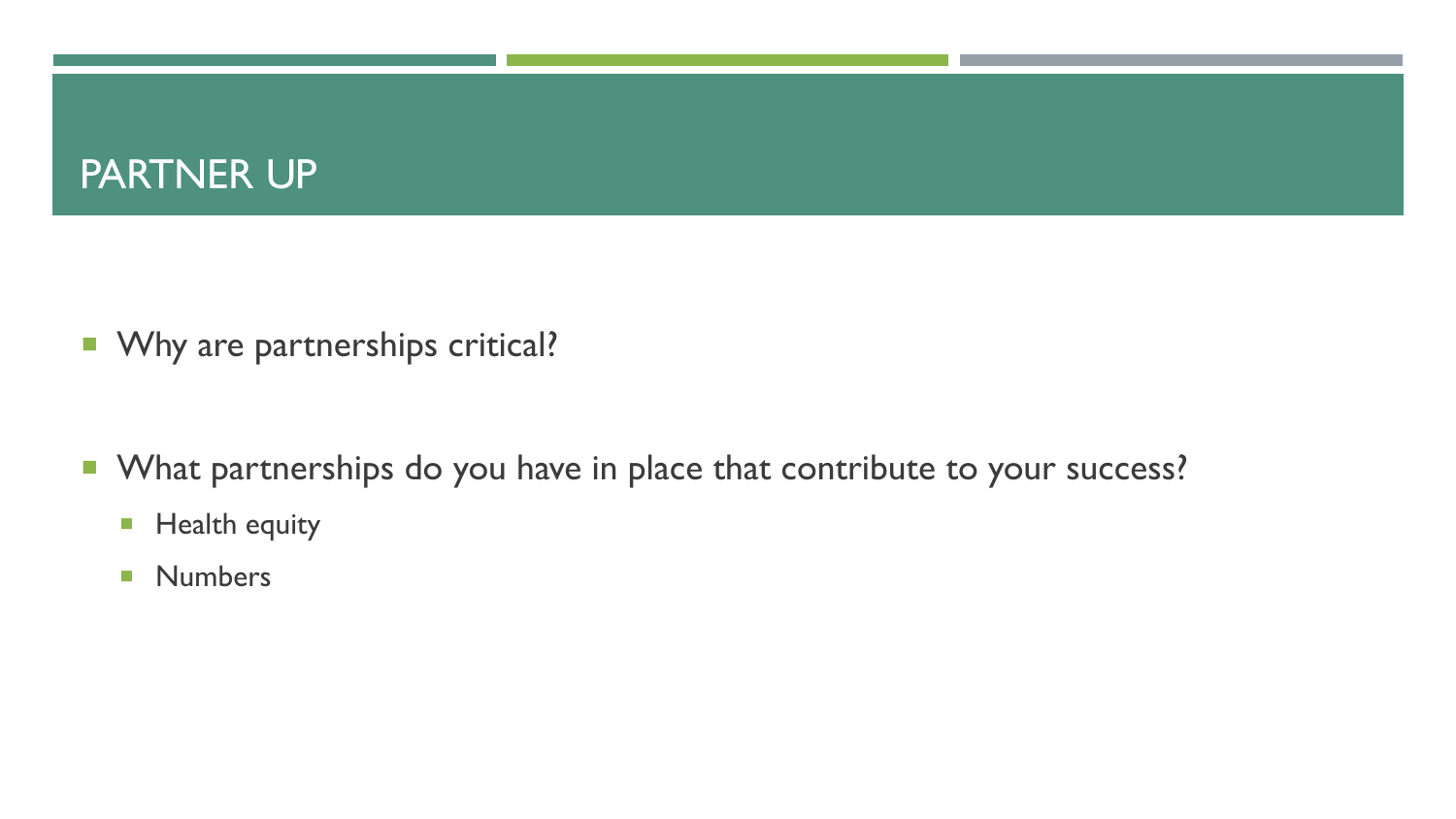### TABLE CONVERSATION

■ What are the components that make partnerships successful?

- What partnerships or opportunities are you looking for?
	- **Notable 1 What relationships will add value to your work?**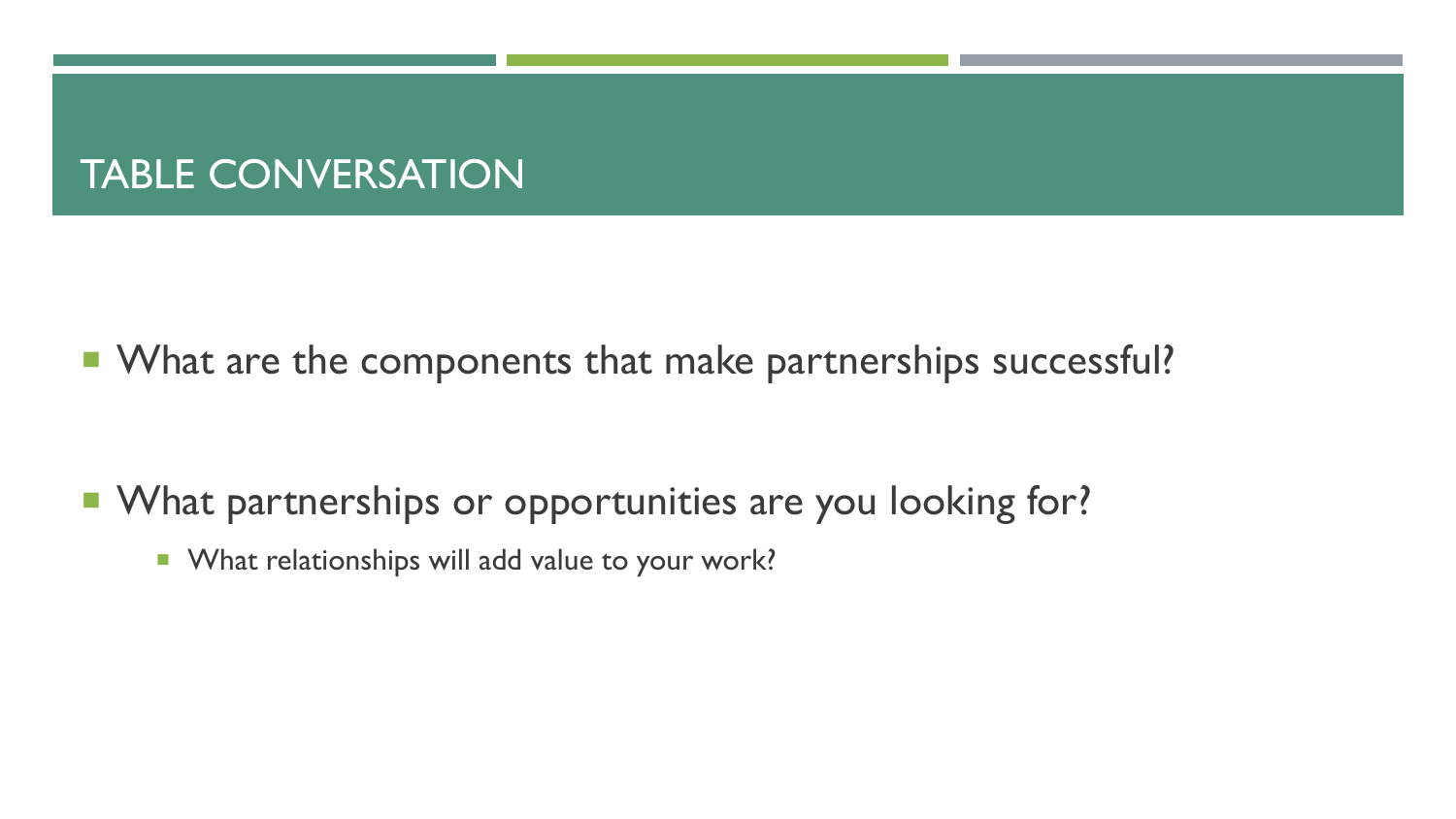## INDIVIDUAL THOUGHT

**• What capacity do you (your organization) need to build to be a partner** that contributes to success?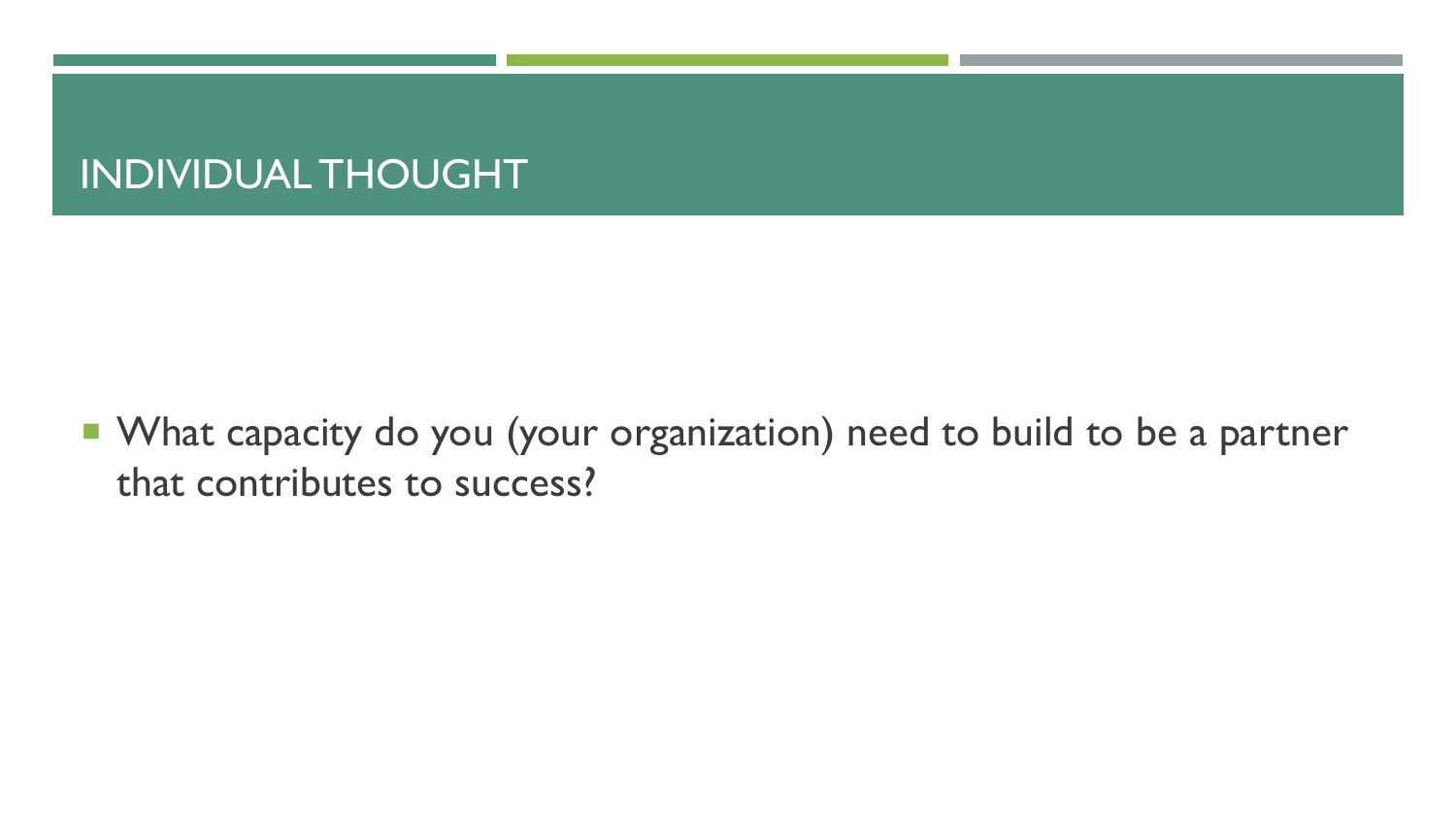## **GROUP SHARING**

- **What can you do in the next 6 months to enhance and build new** partnerships that contribute to your success?
	- **Improve quality**
	- **Decrease health disparities**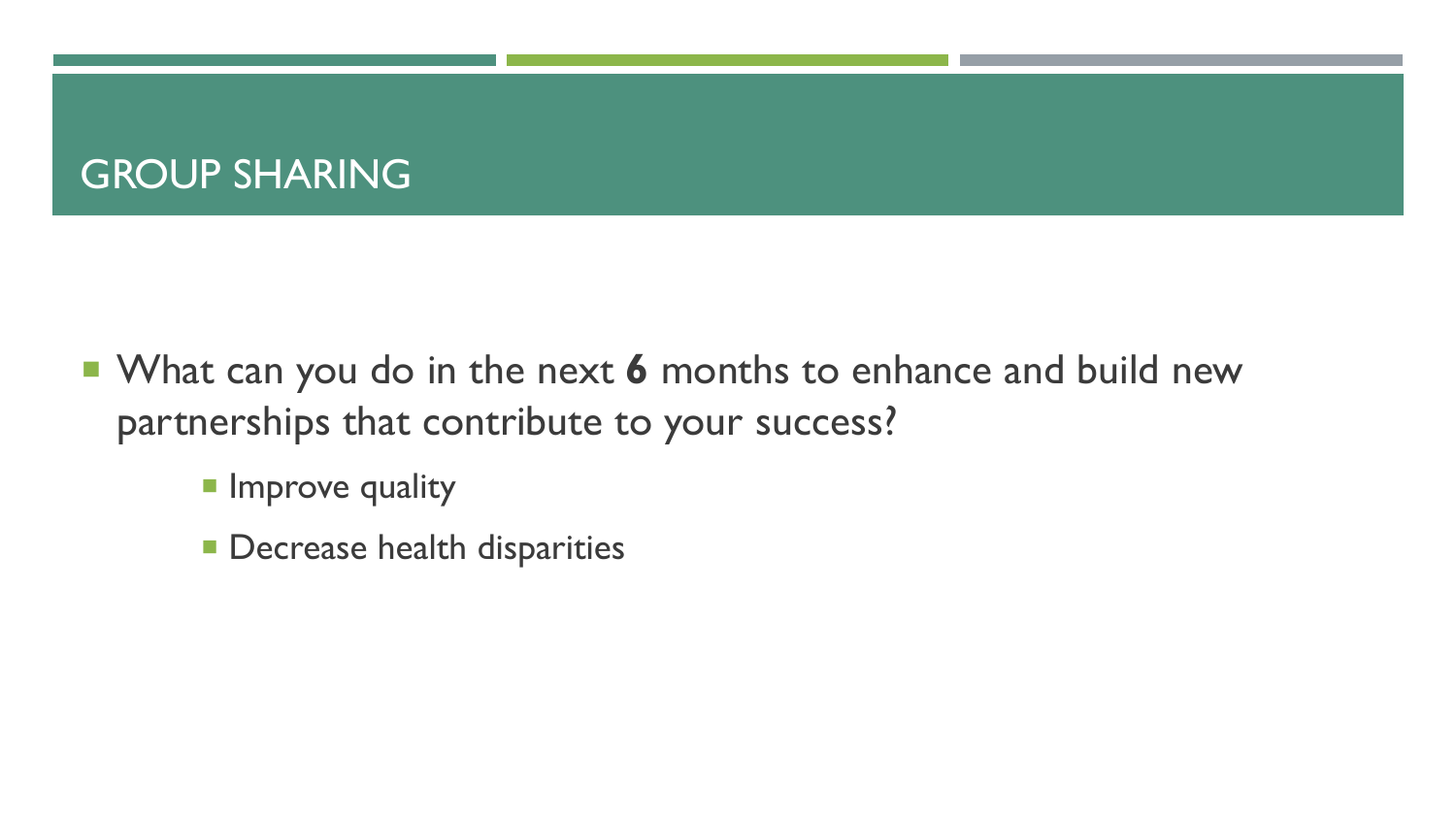# MDHHS Updates

- **DPP Sustainability Tool**
- **Network Assessment Results**
- **Action Plan Updates** 
	- **Nebinars**
	- **STR Survey Dissemination**
- MI Healthy Programs [www.mihealthyprograms.org](http://www.mihealthyprograms.org/)
- **In the Forecast & Next Network Meeting**

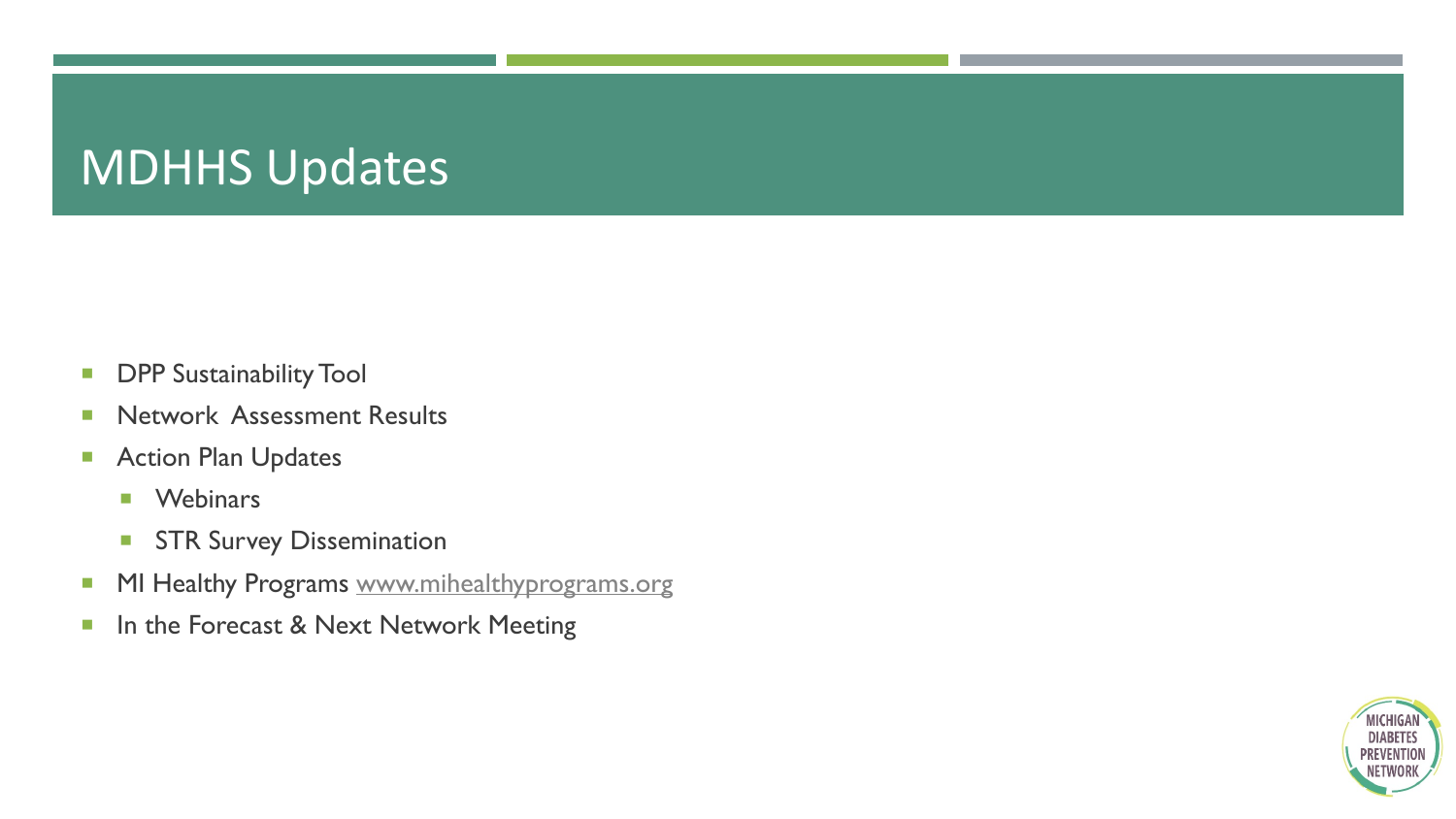### DPP SUSTAINABILITY TOOL

### **Assesses capacity in 4 areas**

- **Partnerships**
- **C** Organizational Capacity
- **E** Communications
- **Funding Stability**

### 11. DPP Sustainability Assessment

#### **Assessment Instructions**

In the following questions, you will rate your program across a range of specific factors that affect sustainability. Please respond to as many items as possible. If you truly feel you are not able to answer an item, you may select "NA." Based on your responses at the end of the assessment, you should be able to identify at least one priority area for focus.

#### Partnerships: Building connections between the DPP and its stakeholders

| has or does the following things.                                                               |           |                  |            |           |
|-------------------------------------------------------------------------------------------------|-----------|------------------|------------|-----------|
| 1. Diverse community organizations and health<br>systems are invested in the success of DPP.    | No        | <b>Sometimes</b> | Yes        | <b>NA</b> |
| 2. The program communicates with community and<br>health system leaders.                        | <b>No</b> | <b>Sometimes</b> | <b>Yes</b> | <b>NA</b> |
| 3. Community and health systems leaders are<br>involved with the program.                       | No        | Sometimes        | Yes        | NA        |
| 4. Community members and health system<br>leaders are passionately committed to<br>the program. | No.       | <b>Sometimes</b> | Yes:       | <b>NA</b> |
| 5. The community is engaged in the development of<br>program goals.                             | No        | <b>Sometimes</b> | Yes        | <b>NA</b> |

For each statement, circle the answer that best indicates the extent to which your program shows a low that the collection of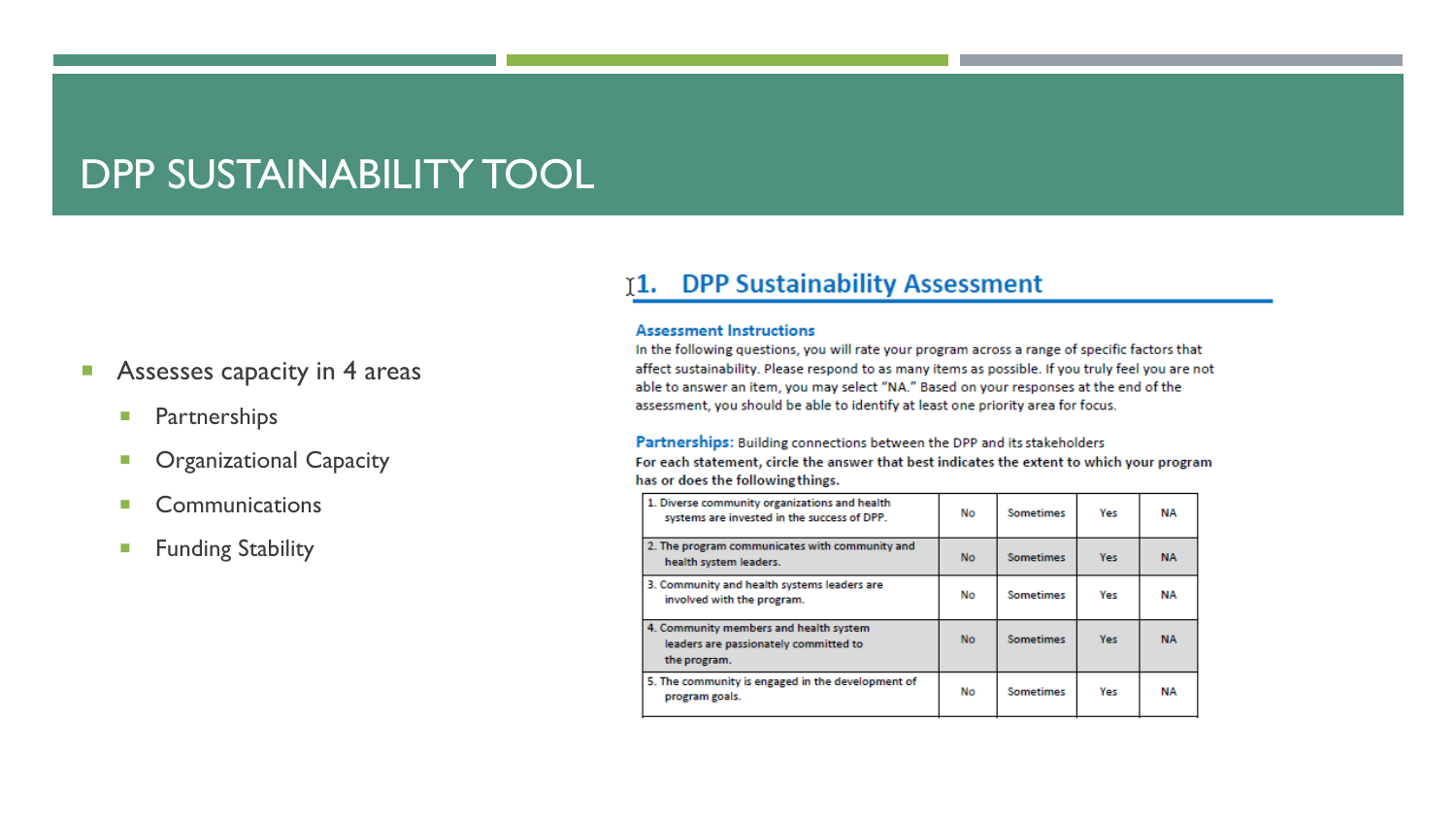## 2017 COALITION ASSESSMENT

### **Diabetes Prevention Programs Michigan Counties**

ORTOWACH **SCORED MARQUETTE ALCOHOL DPP Activity by County** No DPPs 1 program 2 programs 3000 **MNLM** 3 programs n cum programs 5 programs Map by Adrian Zeh, produced 10/6/2017 Projection: Hotine Oblique Mercator Azimuth Natural Origin afum: NAD 1983 Sources: MDHHS Coalition Assessment Survey, 50 Miles 25 GIS Open Data Portal, State of Michigan

- **Take Aways** 
	- **More meetings**
	- **Resources via webinars, conference calls**
	- Coordinated way to share information
	- **Action oriented**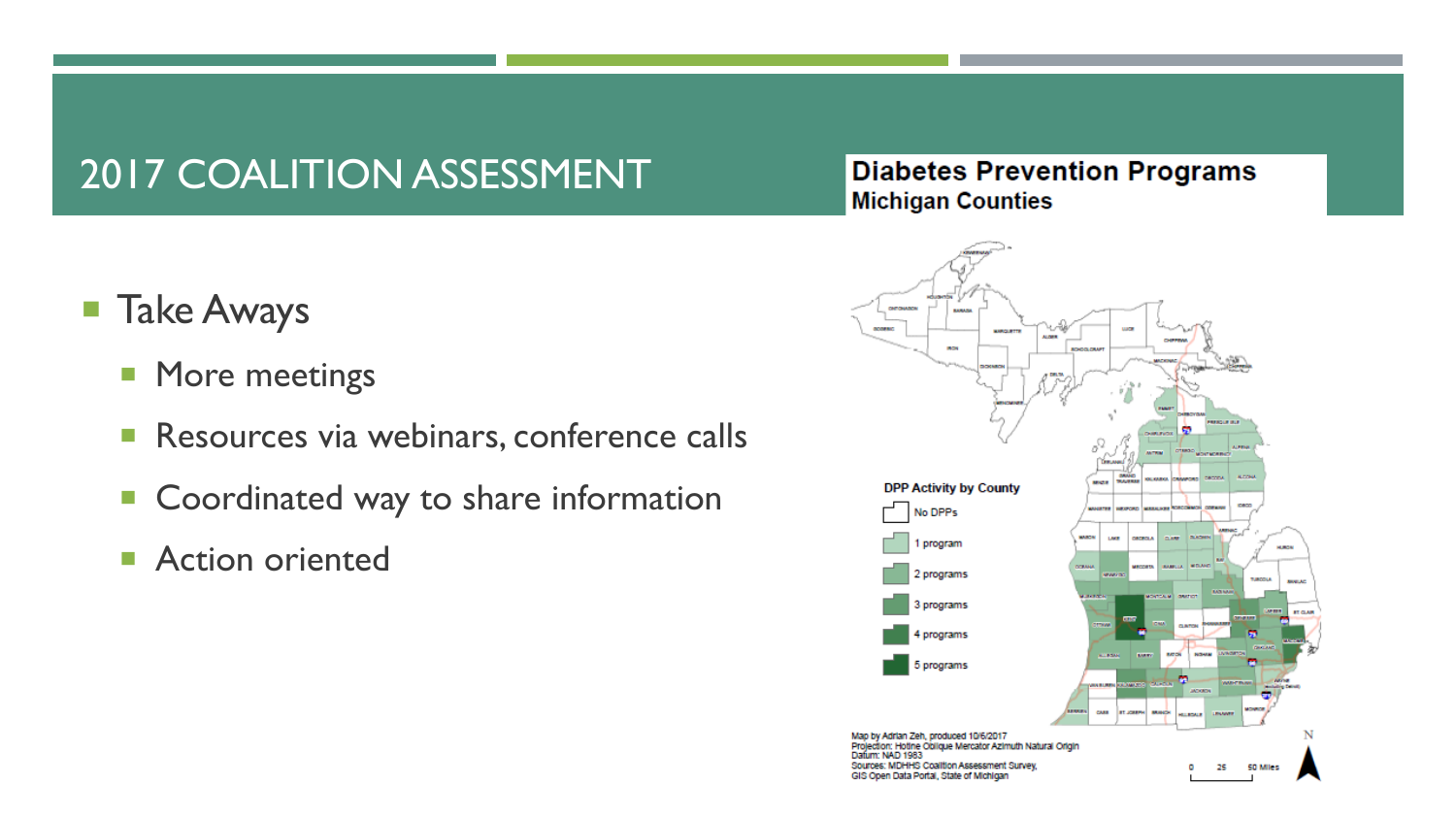## ACTION PLAN UPDATES

### **Screen, Test, Refer**

- **Survey development and dissemination**
- **Model protocols/policies in development**
- **Assessment of referral tracking**

**EX Coverage and Reimbursement** 

- **9.27--Compounding on Your Diabetes Prevention** Investment: Finding the Payoff!
	- **AMA and MDHHS**
	- 45 participants
- **10.19--Implementing a Successful DPP Reimbursement** Model: What You Need to Know"
	- **Patty Telgener, Emerson Consultants, Inc.**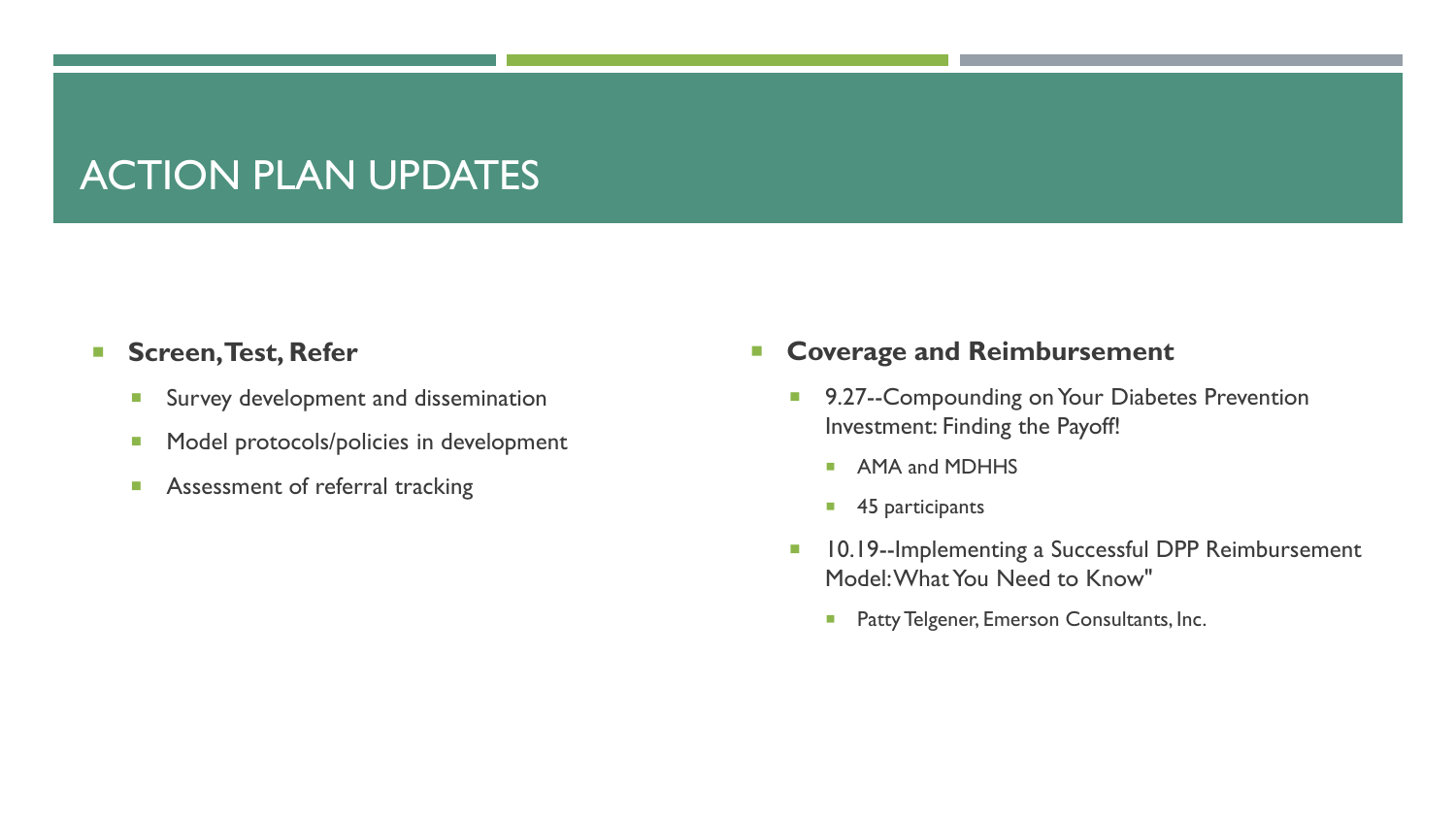### www.mihealthyprograms.org –Positive Trends

- 1. Website is designed so users can easily find the DPP information
	- In September, of all users who went to [www.mihealthyprograms.org](http://www.mihealthyprograms.org/) landing page, about 20% of all users then went to the DPP landing page.
- 2. Continue to see increase in visits
	- For example: in Sept 2017 there were 51% more page visits to the "Diabetes Prevention Program Class Search" page compared to page visits in April 2017
- 3. Geographic locations of users
	- **Widely used**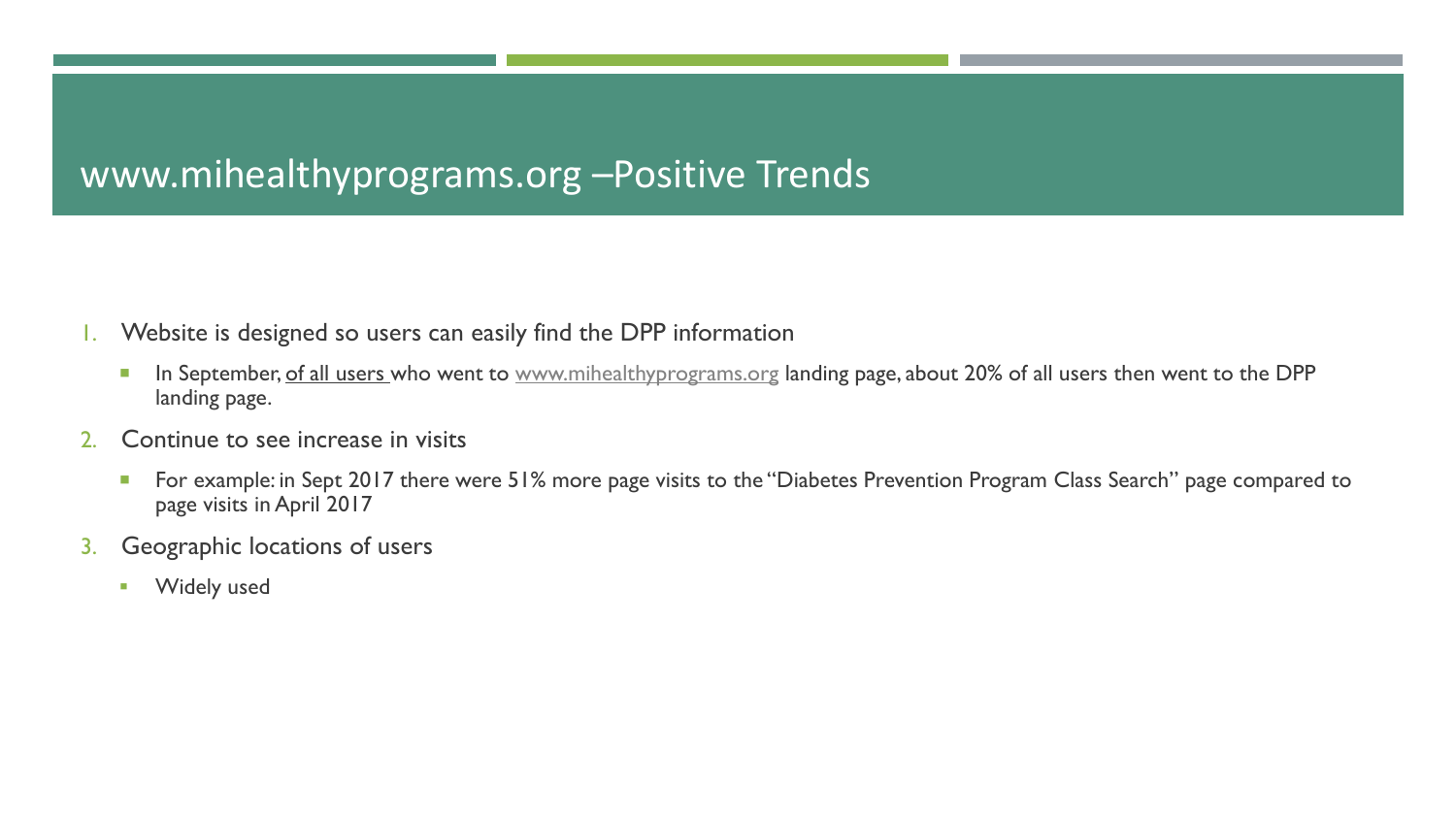### Geographic Locations of Users in September 2017



### Top 10 geographic locations of users:

- **Lansing**
- **Detroit**
- **Grand Rapids**
- **Ann Arbor**
- **Pittsfield Charter Township**
- **Southfield, Muskegon**
- **Mount Clemens**
- **Meridian Charter Township**
- **Sterling Heights**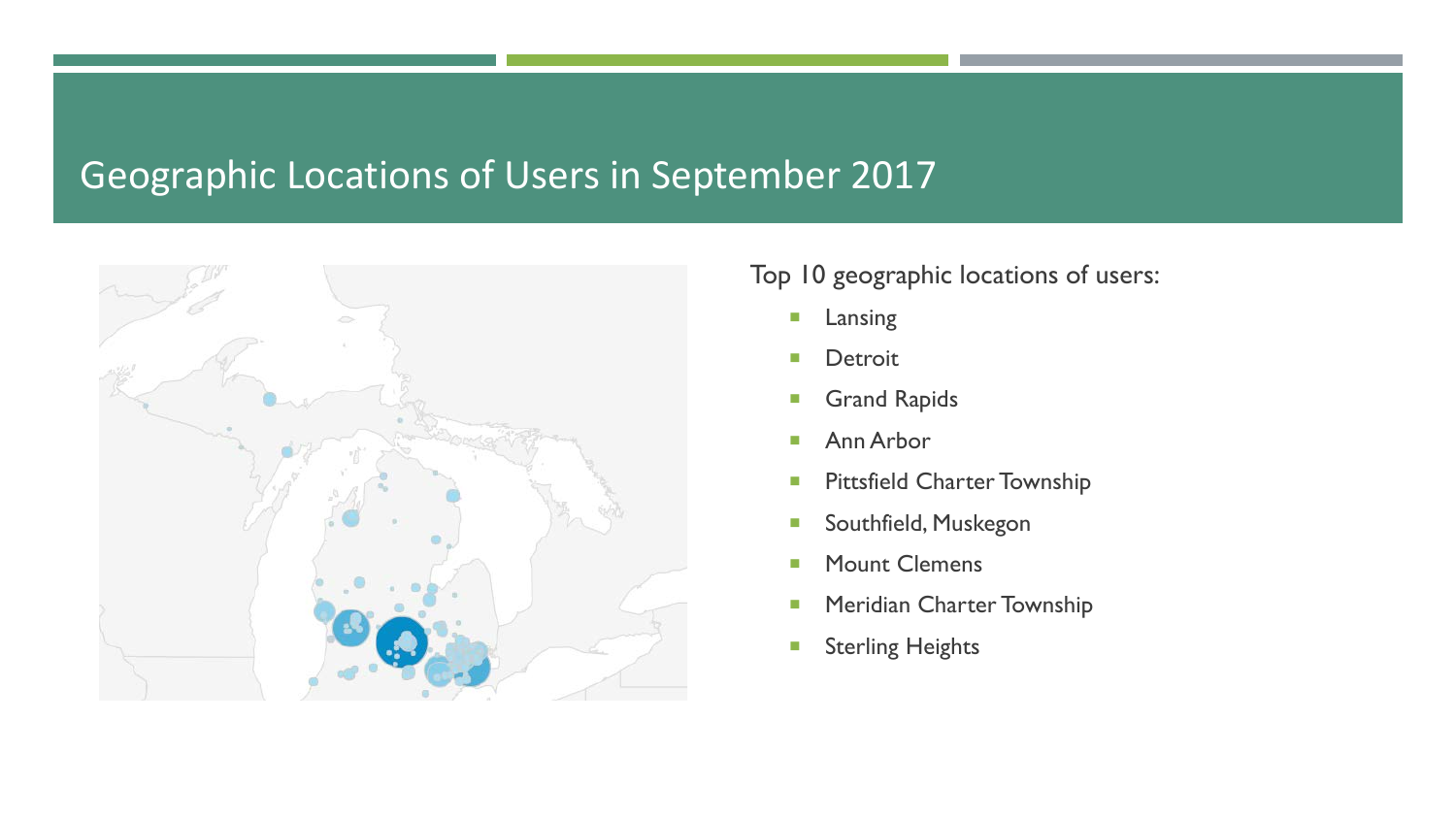### In the Forecast…

- 2018 Network Meetings...
- **U**pdates on projects:
	- **Norksite wellness projects**
	- **Prediabetes identification lab pilot project**
- We want to hear from you! What do you want to see at future network meetings?
	- **Billing, Medicare DPP, building referral systems, recruitment strategies, etc.**